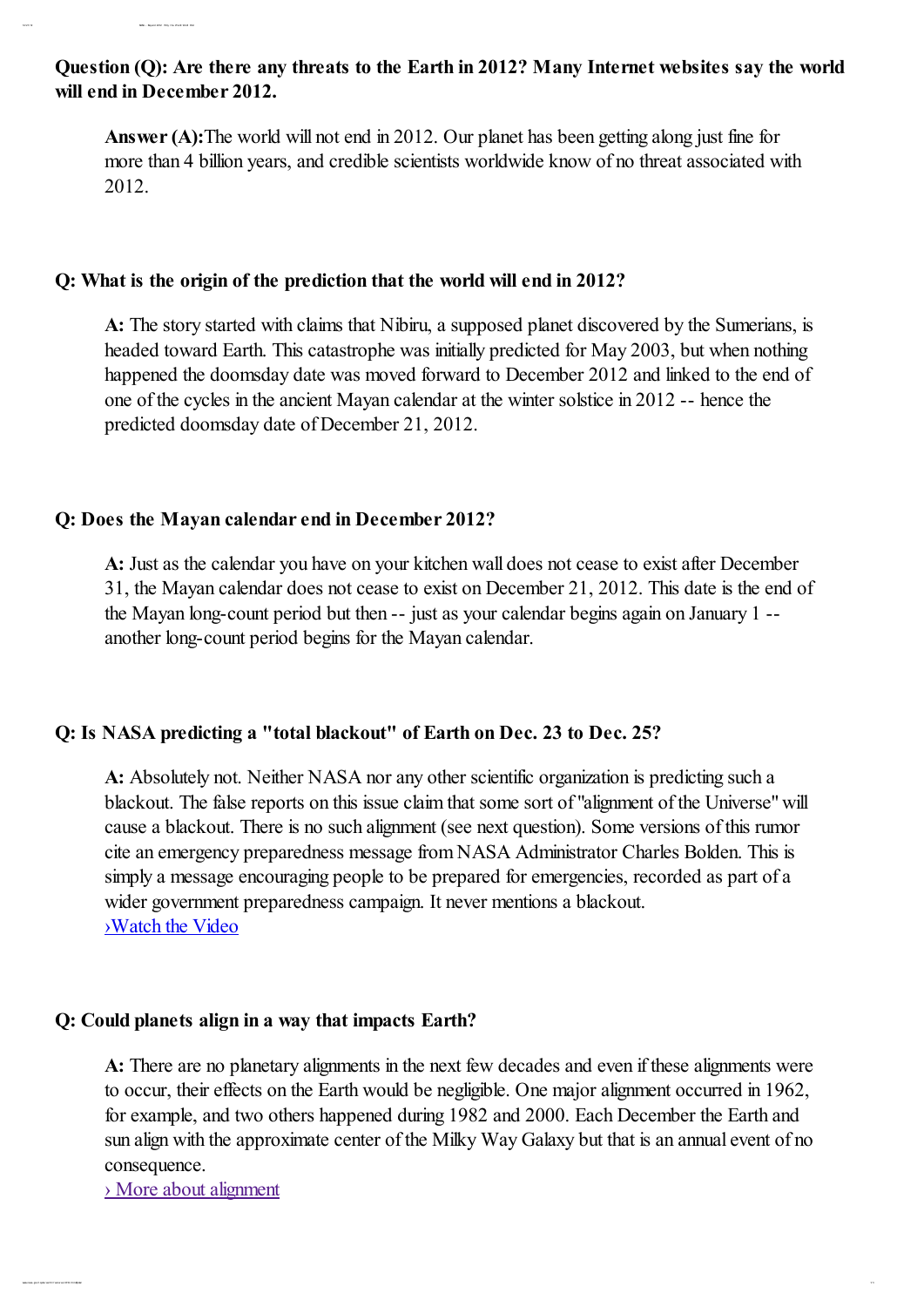*"There apparently is a great deal of interest in celestial bodies, and their locations and trajectories* at the end of the calendar year 2012. Now, I for one love a good book or movie as much as the next *guy. But the stuf flying around through cyberspace, TV and the movies is not based on science. There is even a fake NASA news release out there..."*

*- Don Yeomans, NASA senior research scientist*

12/ 21/ 22/ 12 NASA - Beyond 2012: Why the World World Blue

Q: Is there a planet or brown dwarf called Nibiru or Planet X or Eris that is approaching the Earth and threatening our planet with widespread destruction?

A: Nibiru and other stories about wayward planets are an Internet hoax. There is no factual basis for these claims. If Nibiru or Planet X were real and headed for an encounter with the Earth in 2012, astronomers would have been tracking it for at least the past decade, and it would be visible by now to the naked eye. Obviously, it does not exist. Eris is real, but it is a dwarf planet similar to Pluto that will remain in the outer solar system; the closest it can come to Earth is about 4 billion miles.

# Q: What is the polar shift theory? Is it true that the Earth's crust does a 180-degree rotation around the core in a matter of days if not hours?

A: A reversal in the rotation of Earth is impossible. There are slow movements of the continents (for example Antarctica was near the equator hundreds of millions of years ago), but that is irrelevant to claims of reversal of the rotational poles. However, many of the disaster websites pull a bait-and-switch to fool people. They claim a relationship between the rotation and the magnetic polarity of Earth, which does change irregularly, with a magnetic reversal taking place every 400,000 years on average. As far as we know, such a magnetic reversal doesn't cause any harm to life on Earth. Scientists believe a magnetic reversal is very unlikely to happen in the next few millennia.

› More [about](http://www.nasa.gov/topics/earth/features/2012-poleReversal.html) polar shift

#### Q: Is the Earth in danger of being hit by a meteor in 2012?

A: The Earth has always been subject to impacts by comets and asteroids, although big hits are very rare. The last big impact was 65 million years ago, and that led to the extinction of the dinosaurs. Today NASA astronomers are carrying out a survey called the Spaceguard Survey to find any large near-Earth asteroids long before they hit. We have already determined that there are no threatening asteroids as large as the one that killed the dinosaurs. All this work is done openly with the discoveries posted every day on the NASA [Near-Earth](http://neo.jpl.nasa.gov/) Object Program Office website, so you can see for yourself that nothing is predicted to hit in 2012.

#### Q: How do NASA scientists feel about claims of the world ending in 2012?

A: For any claims of disaster or dramatic changes in 2012, where is the science? Where is the evidence? There is none, and for all the fictional assertions, whether they are made in books, movies, documentaries or over the Internet, we cannot change that simple fact. There is no credible evidence for any of the assertions made in support of unusual events taking place in

 $2/3$